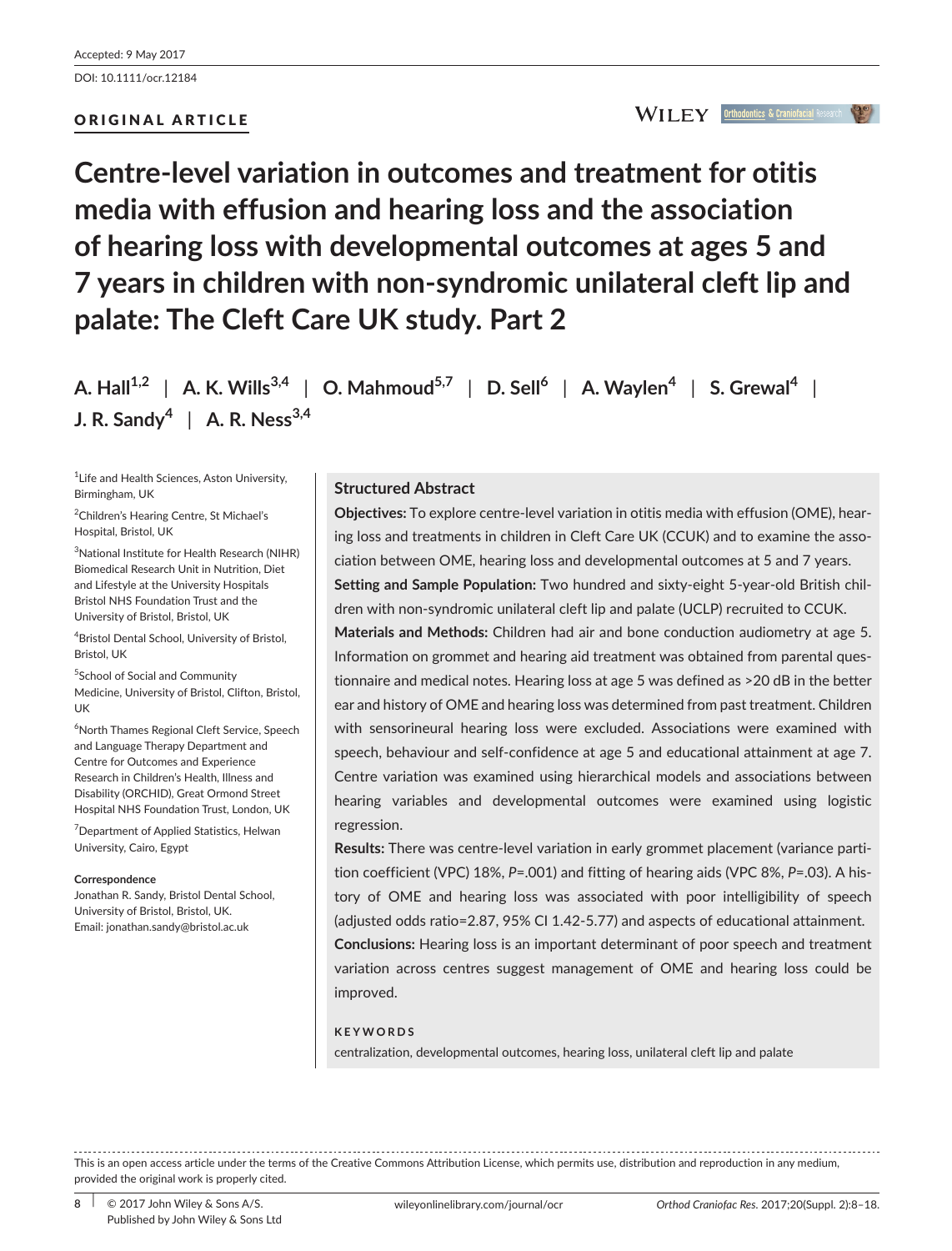## **1** | **INTRODUCTION**

Otitis media with effusion (OME) is prevalent in young children with cleft palate. $1,2$  In children with cleft palate, OME is commonly associated with conductive hearing loss, which is typically more severe than in children without cleft palate.<sup>1,3</sup> OME related conductive hearing loss influences the consistency and stability of the afferent auditory signal, which can potentially compromise phonological development and attention for listening.<sup>4</sup> The National Institute for Health and Care Excellence (NICE) guidelines<sup>5</sup> for managing OME in children with cleft palate in the UK state that management should be undertaken by local Ear, Nose and Throat (ENT)/audiology services in liaison with the regional cleft lip and palate team, and that grommets or hearing aids are possible treatment options for those with OME and persistent hearing loss.

Our previous research examined the impact of centralization on treatment for OME and hearing loss, and hearing outcomes in 5-year-old children with unilateral cleft lip and palate (UCLP) in the Cleft Care UK study.<sup>6</sup> Since centralization, the use of grommets has reduced and the use of hearing aids has increased.<sup>6</sup> However, there was no difference in the amount of hearing loss at age 5 for children following centralization of services with approximately 50% of children having abnormal middle ear status.<sup>6</sup> Previous studies have suggested that grommet use for children varies geographically<sup>7,8</sup> with an 8.5-fold variation across local authorities in England over the period 2011-2012. We are not aware of any studies that have examined centre-level variation in treatment or outcomes for hearing in children with cleft lip and palate.

While hearing ability at a point in time is important, the impact of OME on child development depends on the duration of any associated hearing loss and the timing during sensitive periods of development.<sup>4</sup> For otherwise typically developing children with no additional risk factors, systematic reviews and meta-analyses of prospective and intervention studies have concluded there is little to no long term impact of OME on language<sup>9,10</sup> or other developmental outcomes such as behaviour or quality of life. $11$  However, many of the included studies do not account for the presence, severity or timing of hearing loss.

For children with cleft palate, who have a higher risk of persistent OME and hearing loss as well as for developing a speech disorder, the impact of OME on development may be greater than for other children.<sup>12,13</sup> However, there has been little research in this area and children with cleft palate are often excluded from studies. A systematic review examining the effectiveness of grommets for children with cleft palate and  $OME^{14}$  identified three studies focusing on speech and language outcomes, of which only the study by Hubbard et al. $15$ was identified as high quality. Hubbard et al.<sup>15</sup> compared two cohorts of children in the US receiving early versus delayed treatment for OME and found poorer speech articulation in the group receiving delayed treatment. There has been little research on OME, hearing loss and their association with other areas of development.

In this paper, analysis of Cleft Care UK is extended to explore centre-level variation in OME and hearing loss (and associated treatments) within this centralized multidisciplinary service and to examine the association between OME and hearing loss and a range of devel-

### **2** | **METHODS**

opmental outcomes at 5 and 7 years.

#### **2.1** | **Study sample**

Data from CCUK were used. This is a UK-wide cross-sectional study of 5-year-old children born between April 2005 and March 2007 with unilateral cleft lip and palate (UCLP). A full description of recruitment procedures and eligibility criteria can be found elsewhere.<sup>16</sup> Briefly, of 359 eligible children, consent for participation was obtained from 268 (75%) children and parents. Ethical approval was obtained (REC reference number: 10/H0107/33, South West 5 REC). Children were excluded if they had confirmed or possible sensorineural hearing loss based on audiometry at age 5 (n=8).

## **2.2** | **OME and hearing treatment and outcome measures**

The hearing measures used in CCUK have been described in detail elsewhere.<sup>6</sup> In brief, children had a full audiological assessment at age 5 including air and bone conduction audiometry. Average hearing threshold level was calculated across the frequencies 0.5-4 kHz in each ear. The audiological and ENT treatment history was obtained through parental questionnaire and from medical notes, including information about grommet and hearing aid treatment.

For developmental outcomes, the OME and hearing loss exposure was examined in two ways. Firstly, *history of OME and hearing loss* was determined from a child's treatment history (there were no early audiological records available through CCUK). This was defined as ever having worn hearing aids, or having grommets or t-tubes inserted (apart from when fitted simultaneously with palate closure) up to age 5. Secondly*, hearing loss at age 5* was determined as thresholds >20 dB in the better hearing ear (binary variable). For the treatment indicators, data were classified according to whether a grommet had been inserted, whether grommets were fitted at palate closure and whether hearing aids were fitted.

### **2.3** | **Developmental outcomes**

A range of developmental outcomes were examined, selected based on core outcomes identified by parents and clinicians as important for cleft palate and OME research<sup>17</sup>: speech, behaviour and selfconfidence measured at the age 5 research clinic and educational attainment at age 7 obtained from linkage to educational records.

#### **2.4** | **Speech measures**

Children's speech was assessed at age 5 using speech audio-video recordings taken by specialist speech and language therapists. Two independent listeners undertook perceptual analysis using the CAPS-A tool to give a structural score (derived from measures of hypernasality,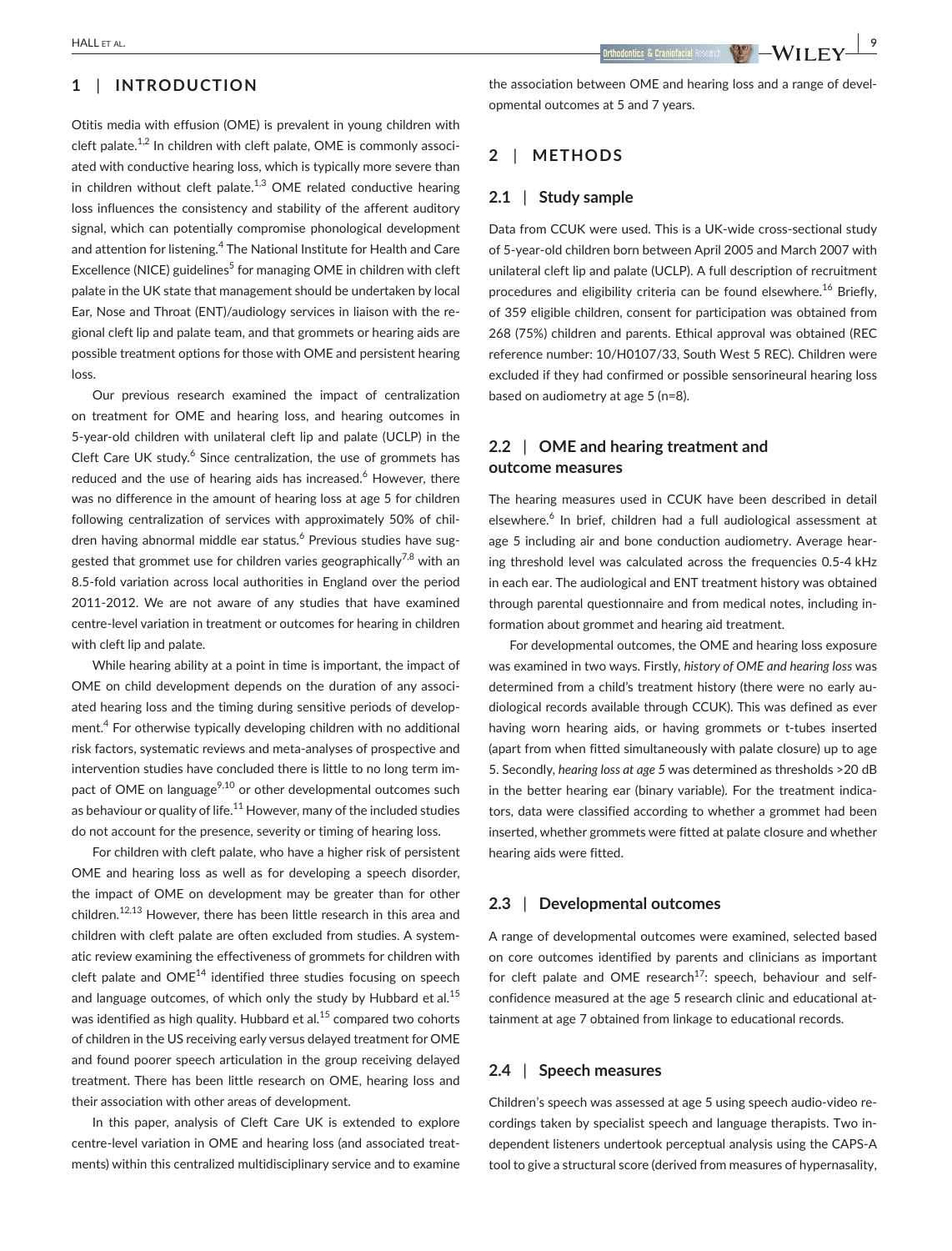**10 WII FY** Inthodontics & Craniofacial Research **(P.O.**)

audible nasal emission, nasal turbulence and the passive category), and articulation measure (derived from the anterior, posterior and non-oral categories). There were four possible categories for the structural and articulation scores, from 0 (unaffected) to 3 (severely affected). A measure of speech intelligibility/distinctiveness was also derived, which is a measure of the ability of an unfamiliar listener to understand speech. Further details of the derivation of these scores are given in Sell et al.<sup>18</sup> (within this supplement) and Sell et al.<sup>19</sup>

#### **2.5** | **Child behaviour and self-confidence**

Behaviour of the child was based on parental assessment using the Strengths and Difficulties Questionnaire.<sup>20</sup> Scores examined were the hyperactivity subscore and the total difficulties score, as identified from previous cohort studies of behavioural sequelae of OME. $^{21}$ Higher scores represent more hyperactivity behaviour or greater behavioural difficulties and the data for both scores were split into tertiles; more details on these outcome measures are reported in Waylen et al.<sup>22</sup> (within this supplement). Self-confidence of the child was based on parental response to the question "Do you feel your child's self-confidence has been affected by the cleft?" Responses could be scored between 1 to 10 where 1 represents as negative effect of the cleft on self-confidence, 5 is no difference and 10 represents a positive effect. Scores were grouped so scores from 0 to 3 were categorized as a negative effect of the cleft and compared to the remaining reference category.

### **2.6** | **Educational measures**

Key stage 1 education standardized attainment tests (SATs), in reading, writing, speaking and listening, maths and science were used as measures of educational attainment at age 7. Tests are scored in the following categories: W, 1, 2 (with fine levels C, B and A) and 3, where W is the lowest and 3 is the highest. Speaking and listening and science are not scored at the fine levels. W and 1 categories were combined for analysis due to small cell counts.

#### **2.7** | **Confounders, mediators and effect-moderators**

Confounders examined were age and gender of the child and socioeconomic status (SES) of the family, as these factors are associated with prevalence of hearing loss and developmental outcomes.

The Index of Multiple Deprivation was used as a proxy of SES. This is a geographically based (postcode) relative measure of deprivation and consists of a weighted score covering up to seven domains (income, employment, education, skills and training, health and disability, crime, housing and living environment). Higher scores indicate higher deprivation. The score is used to rank neighbourhoods from most deprived to least deprived. Deprivation ranks were obtained from England ([http://geoconvert.mimas.ac.uk/help/imd-](http://geoconvert.mimas.ac.uk/help/imd-2007-manual.pdf)[2007-manual.pdf](http://geoconvert.mimas.ac.uk/help/imd-2007-manual.pdf)), Scotland ([http://www.gov.scot/Topics/Statistics/](http://www.gov.scot/Topics/Statistics/SIMD/SIMDPostcodeLookup/ScotlandPostcodeLookup) [SIMD/SIMDPostcodeLookup/ScotlandPostcodeLookup](http://www.gov.scot/Topics/Statistics/SIMD/SIMDPostcodeLookup/ScotlandPostcodeLookup)) and Wales ([https://statswales.gov.wales/Catalogue/Community-Safety-](https://statswales.gov.wales/Catalogue/Community-Safety-and-Social-Inclusion/Welsh-Index-of-Multiple-Deprivation/Archive/WIMD-2011) [and-Social-Inclusion/Welsh-Index-of-Multiple-Deprivation/Archive/](https://statswales.gov.wales/Catalogue/Community-Safety-and-Social-Inclusion/Welsh-Index-of-Multiple-Deprivation/Archive/WIMD-2011) [WIMD-2011](https://statswales.gov.wales/Catalogue/Community-Safety-and-Social-Inclusion/Welsh-Index-of-Multiple-Deprivation/Archive/WIMD-2011)). These neighbourhood ranks are subject to small changes over time and IMD scores go back to 2007, 2009, and 2011 for England, Scotland and Wales, respectively. Ranks were used from these years as they are closest to the year of birth and to the birth to 5-year exposure period of our cohort. The ranks are relative to other neighbourhoods within each country, they are therefore not comparable on an absolute scale between countries. To harmonize, individuals were classified in the lowest quartile within our cohort for each country as living in the most deprived areas.

The IMD score was also examined as a potential effect modifier of any associations. SES is associated with many developmental outcomes, $^{23}$  and in accordance with the cumulative risk model of OME and development<sup>24,25</sup> it was hypothesized that children from more disadvantaged backgrounds may be more susceptible to the impact of a history of hearing loss than similarly hearing impaired children from more privileged backgrounds. For analyses examining the history of OME and hearing loss, hearing loss at age 5 was examined as a potential mediator to determine whether any observed associations were explained by current hearing levels rather than previous history of hearing loss.

### **2.8** | **Statistical analysis—centre-level variation**

Centre-level variation in ENT and audiological treatment (grommets and hearing aids), history of OME and hearing loss, hearing threshold levels and hearing loss at age 5 was examined using hierarchical regression. Based on these models, we estimated the variance partition coefficient (VPC)—a measure of the proportion of total variation that can be attributed to centre, and used estimates from the model to predict the mean outcomes in each centre. Likelihood ratio tests were performed to assess whether any observed variation between centres could be attributed to chance. All results are adjusted for differences in age and sex. Full details of the method for examining centre-level variation is described in Wills et al.<sup>26</sup> (within this supplement).

# **2.9** | **Statistical analysis—OME, hearing loss and developmental outcomes**

Odds ratios were estimated to assess the association between the hearing exposures and outcomes. For binary outcomes (selfconfidence), logistic regression was used. For the ordinal outcomes, ordered proportional odds logistic regression was used. Four sets of models were fitted for each outcome and exposure. First a minimally adjusted model including age and sex (model a); second, model (a) with additional adjustment for SES (model b); thirdly model (b) with additional adjustment for hearing loss at age 5 as a potential mediator (model c). Finally models including an interaction term between each exposure and the deprivation index were fitted to test whether children from more disadvantaged backgrounds are more susceptible to the impact of a history of hearing loss (model d). Given the relatively small sample size, we also report results stratified by SES if the *P*-value from the interaction test was <0.1. For the hearing loss exposure at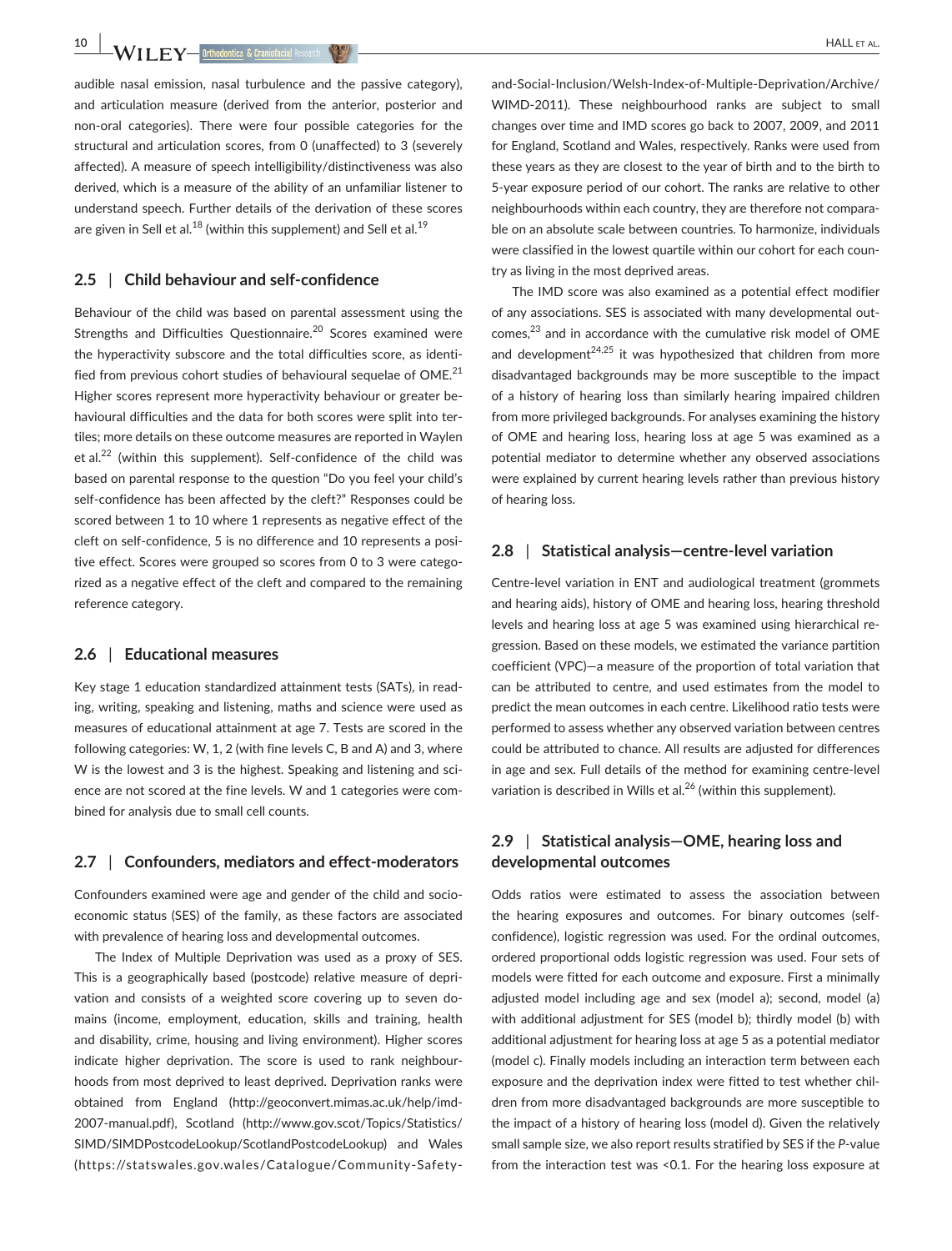age 5, only models (a), (b) and (d) were fitted. Analyses were run using all available data and restricting the sample to complete data. The findings were unchanged and so the analysis from all available data is presented in this report.

## **3** | **RESULTS**

### **3.1** | **Sample description**

Table 1 describes the analysis sample. Of 268 children who were recruited into the study, eight had confirmed or possible sensorineural hearing loss and were excluded from the sample. Two hundred and ten (78%) had at least one outcome measure and exposure measure and thus formed part of the analysis. Approximately 2/3 of the sample were boys, and the mean age was 5.6 years. The average deprivation score of the group was lower than the median in England, Scotland and Wales. Forty-five per cent (n=89/197) of the study sample had a history of OME and hearing loss, having received either grommets or hearing aids by age 5, and 20% had hearing loss in the better hearing ear at age 5 years.

## **3.2** | **Centre-level variation in treatment and hearing outcomes**

Table 2 reports the results of the between-centre variability analysis for the ENT and audiological treatment variables and outcomes. There was some evidence that the prescription of hearing aids and rates of grommet insertion at palate closure differed by centre. Approximately 18% and 8% of the total variation in these treatments, respectively, could be assigned to differences between centres. The variation in rate of grommet insertion at palate closure was mainly reflected by two centres with rates above 40% (Figure 1), this compares to the rate in the average centre of 8%. The variation in hearing aid fitting was driven by one particular centre that had a rate of 26%, all other centres had fitting rates below 13% (Figure 2) and the predicted proportion in the so-called average centre was 8%. There was no centre variation in grommet insertion rate, hearing levels or hearing loss at age 5 or history of OME and hearing loss (see Figures 3-6).

## **3.3** | **History of OME, hearing loss and developmental outcomes**

Table 3 shows the associations of a history of OME and hearing loss with each developmental outcome. There was evidence of associations with all measures of speech at age 5 and with educational attainment tests for speaking and listening. The associations with speech intelligibility and articulation remained after further adjustment for deprivation score but were less convincing for the speech structural score. Of particular note, was the finding that children with a history of OME and hearing loss had almost three times the odds of having poorer speech intelligibility, and over twice the odds of articulation disorder, compared to those with a negative history. These associations were not mediated by hearing loss at age 5. There was no

 **|** HALL et al. **11**

|        | <b>TABLE 1</b> Description of analysis sample <sup>a</sup> . Results are n (%) unless |
|--------|---------------------------------------------------------------------------------------|
| stated |                                                                                       |

| <b>Variable</b>                                             | N   | n (%)       |
|-------------------------------------------------------------|-----|-------------|
| Gender, Boys                                                | 210 | 141 (67.1%) |
| Age (years), Mean (SD)                                      | 210 | 5.61(0.39)  |
| Deprivation score (percentile),<br>Median (IQR)             | 189 | 41 (18, 68) |
| History of OME and hearing<br>loss(yes)                     | 197 | 89 (45.2%)  |
| Hearing loss in the better<br>hearing ear at age 5 (>20 dB) | 204 | 43 (21.1%)  |
| Speech <sup>b</sup>                                         |     |             |
| Intelligibility                                             |     |             |
| 0                                                           |     | 108 (58.4%) |
| $\mathbf{1}$                                                | 185 | 14 (7.6%)   |
| $\overline{2}$                                              |     | 34 (18.4%)  |
| 3 or 4                                                      |     | 29 (15.7%)  |
| Structure                                                   |     |             |
| 0                                                           |     | 115 (60.8%) |
| $\mathbf{1}$                                                | 189 | 34 (18.0%)  |
| $\overline{2}$                                              |     | 1(0.5%)     |
| 3                                                           |     | 39 (20.6%)  |
| Articulation                                                |     |             |
| 0                                                           |     | 122 (63.2%) |
| $\mathbf{1}$                                                | 193 | 17 (8.8%)   |
| $\overline{2}$                                              |     | 29 (15.0%)  |
| 3                                                           |     | 25 (13.0%)  |
| Behavioural <sup>c</sup>                                    |     |             |
| Hyperactivity(/10), Median<br>(IQR)                         | 164 | 4(2, 6)     |
| Goodman total score (/40),<br>Median (IQR)                  | 160 | 9(5.5, 12)  |
| Psychology <sup>d</sup>                                     |     |             |
| Self-confidence(/10),<br>Median (IQR)                       | 194 | 5(5, 5)     |
| Education Key Stage 1 <sup>e</sup>                          |     |             |
| Speaking & listening                                        |     |             |
| 1                                                           |     | 26 (16.8%)  |
| $\overline{2}$                                              | 155 | 102 (65.8%) |
| 3                                                           |     | 27 (17.4%)  |
| Reading                                                     |     |             |
| 1                                                           |     | 22 (14.2%)  |
| 2C                                                          |     | 23 (15.8%)  |
| 2Β                                                          | 155 | 29 (18.7%)  |
| 2A                                                          |     | 43 (27.7%)  |
| 3                                                           |     | 38 (24.5%)  |
| Writing                                                     |     |             |
| 1                                                           |     | 28 (18.1%)  |
| 2C                                                          |     | 37 (23.9%)  |
|                                                             |     |             |

(Continues)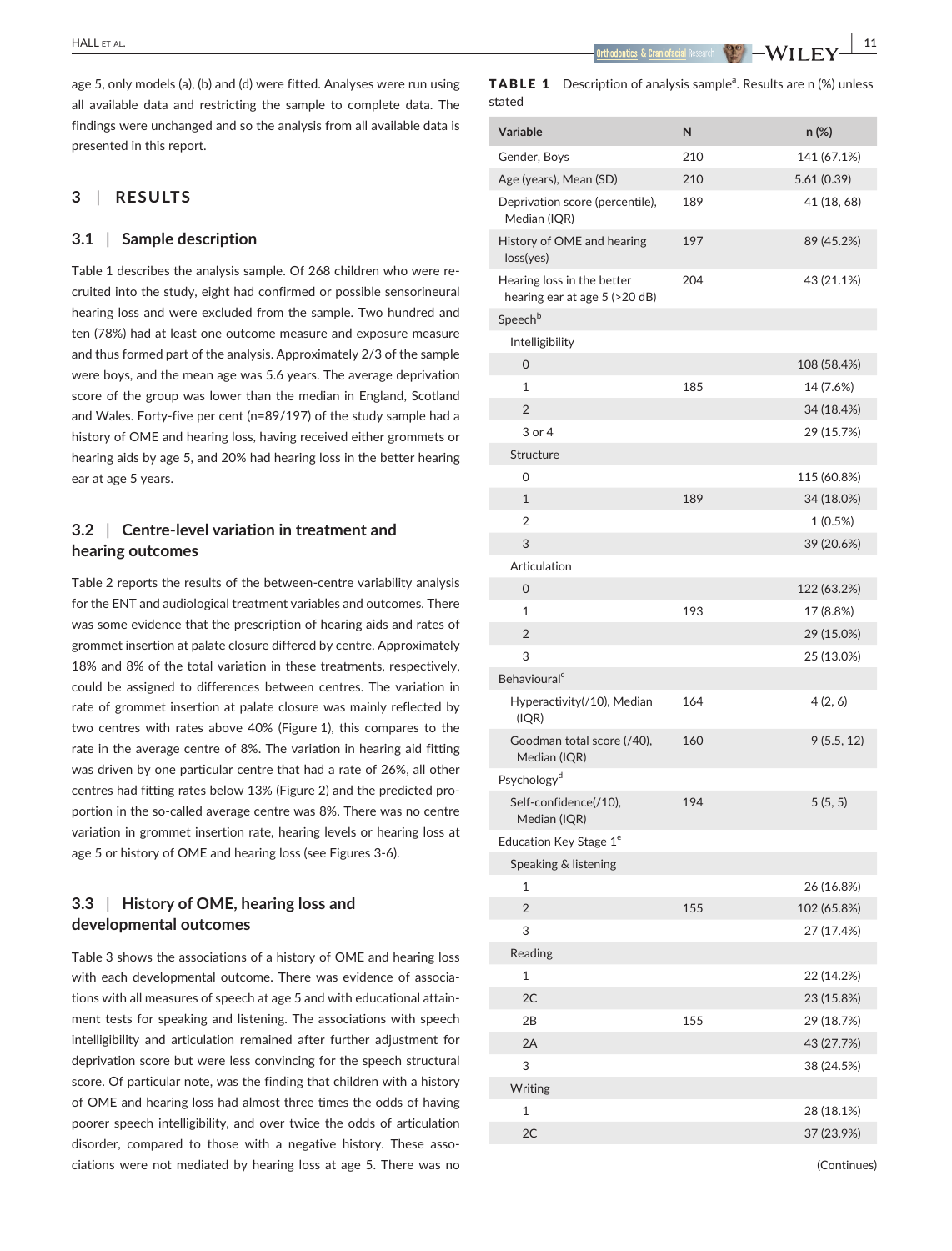#### TABLE 1 (Continued)

| Variable       | N   | $n (\%)$    |
|----------------|-----|-------------|
| 2B             | 155 | 39 (25.2%)  |
| 2A             |     | 24 (15.5%)  |
| 3              |     | 27 (17.4%)  |
| Maths          |     |             |
| $\mathbf{1}$   |     | 15 (9.7%)   |
| 2C             |     | 31 (20.0%)  |
| 2B             | 155 | 39 (25.2%)  |
| 2A             |     | 34 (21.9%)  |
| 3              |     | 36 (23.2%)  |
| Science        |     |             |
| $\mathbf{1}$   |     | 17 (11.0%)  |
| $\overline{2}$ | 155 | 108 (69.7%) |
| 3              |     | 30 (19.4%)  |

<sup>a</sup>Based on data from all eligible children (n=260) that had at least one measured outcome and exposure variable (n=210).

 $^{\rm b}$ Higher scores indicate poorer speech.

<sup>c</sup>Higher scores indicate more behavioural difficulties.

<sup>d</sup>A score of 1 indicates a negative effect of the cleft on self-confidence, 5 indicates no difference and 10 a positive effect.

<sup>e</sup>Higher scores indicate higher educational attainment.

evidence of associations with the behavioural or psychological outcomes or any of the other education key stage outcomes.

## **3.4** | **Hearing loss at age 5 and developmental outcomes**

Table 4 shows the associations between hearing loss at age 5 and the developmental outcomes. There was no evidence of any association with the age 5 developmental outcomes we examined. However, there was consistent evidence of an association between hearing loss at age 5 and all of the educational outcomes at 7 years among children

| Outcome                                     | $\mathsf{n}$    | <b>Predicted proportion</b><br>unless stated (95% CI) | <b>VPC</b> | $P$ -value <sup>a</sup> |
|---------------------------------------------|-----------------|-------------------------------------------------------|------------|-------------------------|
| Grommets inserted (Yes)                     | 195             | 0.39(0.24, 0.57)                                      | 0.03       | .9                      |
| Grommets at palate closure<br>(Yes)         | 149             | 0.08 (0.01, 0.55                                      | 0.18       | < 0.001                 |
| Fitted hearing aid (Yes)                    | 198             | 0.08(0.02, 0.32)                                      | 0.08       | .03                     |
| Best hearing threshold<br>levels (mean dB)  | 193             | 14.2 (11.6, 16.9)                                     | 0.04       | .26                     |
| Worst hearing threshold<br>levels (mean dB) | 193             | 22.6 (19.2, 25.9)                                     | 0.02       | .9                      |
| Current best hearing<br>$>20$ dB (Yes)      | $204^{\dagger}$ | 0.20(0.11, 0.32)                                      | 0.02       | .5                      |
| History of OME/hearing<br>loss (Yes)        | $197^{\dagger}$ | 0.41(0.25, 0.60)                                      | 0.03       | .9                      |

VPC, variance partition coefficient.

All results are adjusted for age and sex.

<sup>a</sup>A test of the null hypothesis that there is no between-centre variation.

living in the most deprived quartile in our cohort. Table 5 shows these interactions as well as reporting the odds ratios stratified by living in the most deprived quartile or not. There was no association between hearing loss at age 5 and any of the educational scores among children outside the bottom quartile of deprivation. However, among children living in the most deprived areas, those with hearing loss were much more likely to have poorer educational test scores. The increase in odds of a poorer outcome if a child had hearing loss ranged from fourto eleven-fold, although the confidence intervals were wide reflecting the small sample size and uncertainty in these estimates.

Table 5 also shows that there was an interaction between SES and the history of OME and hearing loss exposure for the mathematics educational score. Again, the association of hearing loss with educational outcome was only present among the children living in the most deprived area. However, the evidence for this interaction was weak (*P*=.09), it was also the only statistically suggestive interaction out of 11 examined for this exposure and was inconsistent with the results of the interaction tests for the other educational outcomes.

To add context to these interactions, there was no evidence of an association between deprivation and hearing loss (*P*=.7) or deprivation and history of OME and hearing loss.

# **4** | **DISCUSSION**

There was variation in the fitting of hearing aids and grommet insertion at palate closure across centres within this centralized multidisciplinary service but no variation in hearing status at age 5. Children with a history of OME and hearing loss had poorer speech at age 5 than children with no history of hearing loss. There was weaker evidence that OME and hearing loss history was associated with the listening and speaking educational attainment test at age 7. Furthermore, there is a suggestion of an association between hearing loss at age 5 and educational attainment at age 7 in children living in more disadvantaged areas but not in other areas.

> TABLE 2 Predicted mean with each hearing treatment and outcome for the so-called average centre and the betweencentre variability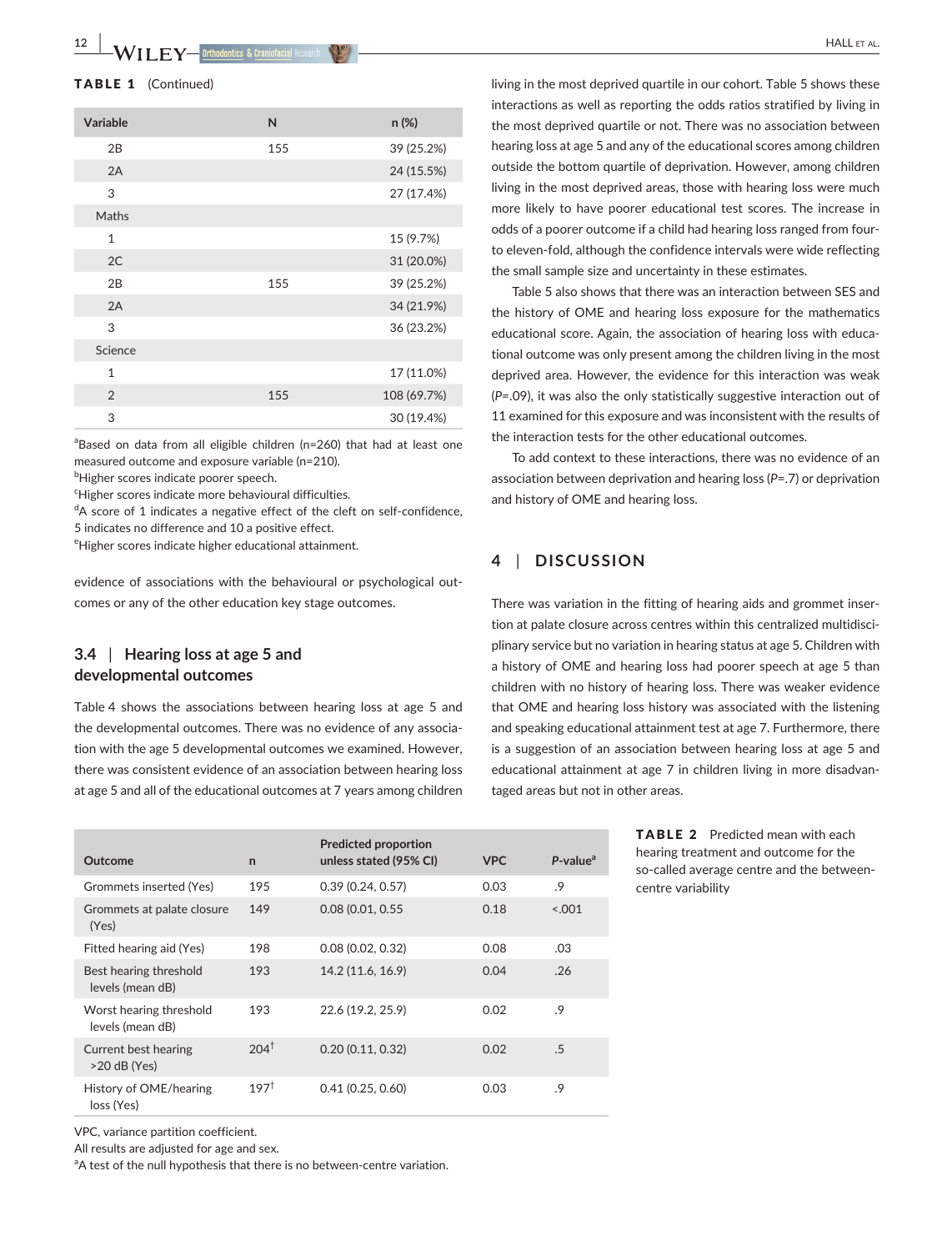

FIGURE 1 Predicted proportion of children with grommets inserted at palate closure in each centre. The bars are 95% confidence intervals and the dashed line is the predicted mean for the average centre. Adjusted for age and sex



FIGURE 2 Predicted proportion of children with a fitted hearing aid in each centre. The bars are 95% confidence intervals and the dashed line is the predicted mean for the average centre. Adjusted for age and sex

## **4.1** | **Centre-level variation in treatment**

The presence of variation in hearing aid fitting is likely to reflect clinician preference in treatment decision-making for managing OME and hearing loss. The fitting of more hearing aids in some centres may indicate clinicians with a preference for hearing aids over grommets. Such an approach was advocated by Maheshwar et al. $27$  who described their centre's approach to managing OME and hearing loss in children with cleft palate as "non-interventionist" relying predominantly on the provision of hearing aids with grommets used only in limited circumstances. Although the National Institute for Health and Care Excellence<sup>5</sup> recommends both grommets and hearing aids as suitable interventions for OME and hearing loss, both of which have associated



FIGURE 3 Predicted proportion of children with grommets inserted in each centre. The bars are 95% confidence intervals and the dashed line is the predicted mean for the average centre. Adjusted for age and sex



FIGURE 4 Predicted mean hearing levels (dB) in best and worst ear in each centre. The bars are 95% confidence intervals and the dashed line is the predicted mean for the average centre. Adjusted for age and sex

risks and benefits, there is uncertainty among clinicians about the best strategy for managing OME in children with cleft palate.<sup>28</sup> The centres with higher rates of hearing aid fitting could be those that share treatment decision-making with parents, and it is the parents rather than clinicians who are choosing hearing aids over grommets. The NHS have supported development of a patient decision aid to assist patients with decision-making about  $OME^{29}$  and there is evidence for a range of health conditions that when patients are informed and supported with shared decision-making they are less likely to choose surgery as a treatment option.<sup>30</sup> However Tierney et al.,  $31$  in a study of parental experiences of managing OME in their child with cleft palate, found that most parents did not recall being offered hearing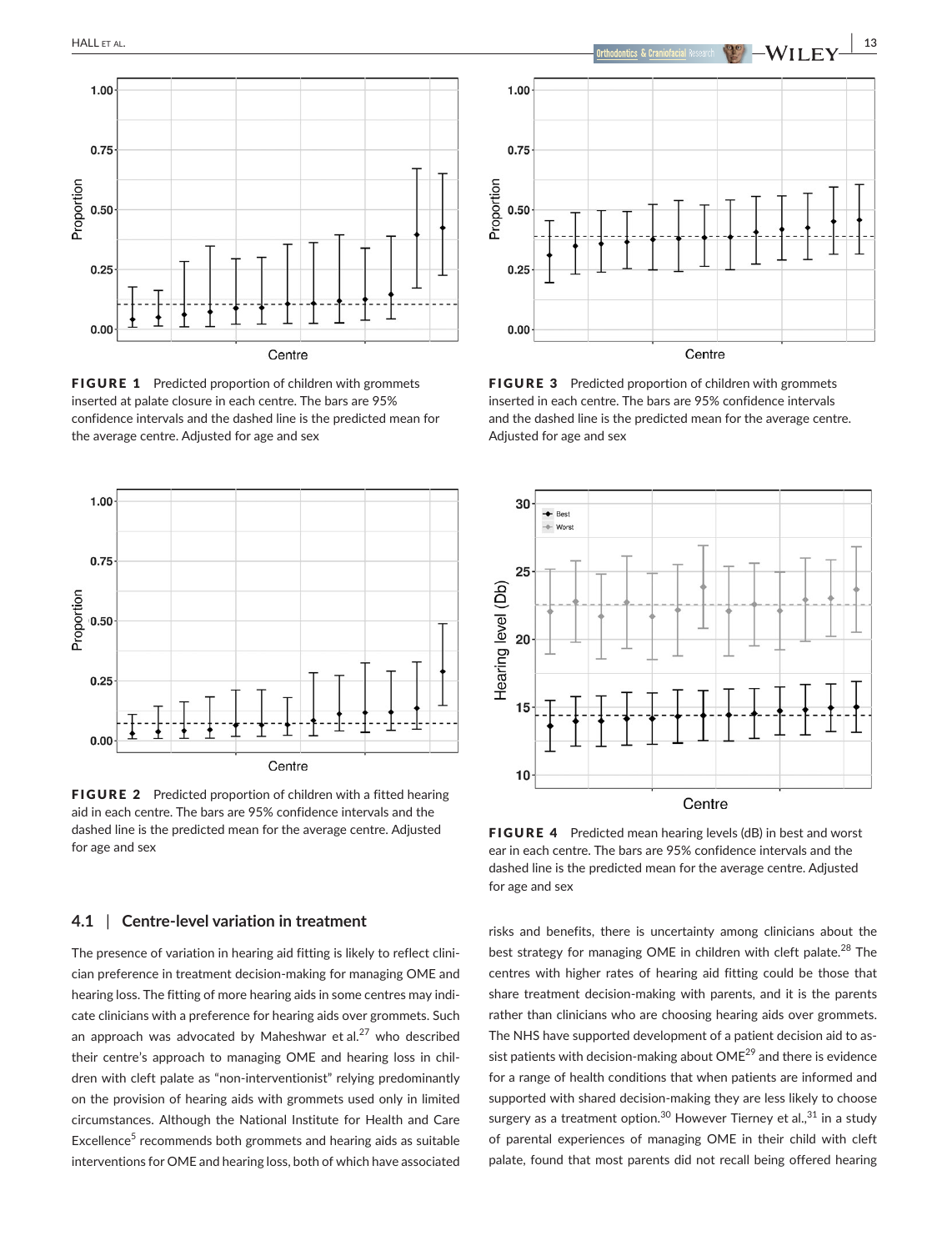

FIGURE 5 Predicted proportion of children with best hearing levels >20 dB art age 5 in each centre. The bars are 95% confidence intervals and the dashed line is the predicted mean for the average centre. Adjusted for age and sex

aids as an initial treatment option, suggesting that shared decisionmaking for OME is not widespread. The regular or routine placement of grommets at the time of palate closure was advocated in the past but is now more contentious. The National Institute for Health and Care Excellence<sup>5</sup> state that insertion of grommets at palate closure is not recommended as routine practice and should only be completed after careful otological and audiological assessment. A recent clinician survey indicated that it is not current practice to insert grommets at



FIGURE 6 Predicted proportion of children with a history of OME or hearing loss in each centre. The bars are 95% confidence intervals and the dashed line is the predicted mean for the average centre. Adjusted for age and sex

palate repair<sup>28</sup> and this is consistent with our findings with the practice only occurring at higher rates in two centres.

## **4.2** | **OME and hearing loss and speech**

The association between history of OME and hearing loss and speech are consistent with the small number of studies in the literature examining the association between hearing and speech in

TABLE 3 Associations<sup>a</sup> (odds ratios-OR) between history of otitis media with effusion (OME) and hearing loss (hearing aids or grommets) and developmental outcomes

|                         | Model $(a)^b$ |                   |        |     | Model (b) <sup>b</sup> |      |     | Model $(c)^b$     |      |  |
|-------------------------|---------------|-------------------|--------|-----|------------------------|------|-----|-------------------|------|--|
| Outcome                 | N             | OR (95% CI)       | P      | N   | OR (95% CI)            | P    | N   | OR (95% CI)       | P    |  |
| Speech                  |               |                   |        |     |                        |      |     |                   |      |  |
| Intelligibility         | 173           | 1.96(1.10, 3.50)  | .023   | 144 | 2.47 (1.28, 4.78)      | .007 | 135 | 2.87(1.42, 5.77)  | .003 |  |
| <b>VPD</b>              | 176           | 1.82 (1.01, 3.28) | .047   | 146 | 1.58 (0.82, 3.05)      | .18  | 137 | 1.53(0.75, 3.12)  | .24  |  |
| Articulation            | 180           | 1.78(0.99, 3.21)  | .056   | 150 | 2.11(1.09, 4.09)       | .027 | 140 | 2.37(1.17, 4.82)  | .017 |  |
| Behavioural             |               |                   |        |     |                        |      |     |                   |      |  |
| Hyperactivity           | 153           | 1.48 (0.82, 2.68) | .19    | 128 | 1.28(0.67, 2.48)       | .46  | 120 | 1.28(0.64, 2.55)  | .48  |  |
| Total score             | 149           | 1.17(0.65, 2.12)  | .6     | 125 | 1.15(0.59, 2.22)       | .7   | 122 | 1.03 (0.53, 2.02) | .9   |  |
| Psychology              |               |                   |        |     |                        |      |     |                   |      |  |
| Self-confidence         | 184           | 0.86(0.29, 2.53)  | .8     | 153 | 1.16(0.37, 3.61)       | .8   | 144 | 1.28 (0.40, 4.07) | .7   |  |
| Education key stage 1   |               |                   |        |     |                        |      |     |                   |      |  |
| Speaking &<br>listening | 147           | 2.02 (1.01, 4.07) | .048   | 142 | 1.94 (0.94, 4.00)      | .071 | 132 | 1.83 (0.84, 4.00) | .13  |  |
| Reading                 | 147           | 1.21(0.68, 2.17)  | $.5\,$ | 142 | 1.12(0.62, 2.04)       | .7   | 132 | 1.08(0.57, 2.04)  | .82  |  |
| Writing                 | 147           | 1.30 (0.73, 2.34) | .37    | 142 | 1.18(0.65, 2.16)       | .6   | 132 | 1.14(0.60, 2.16)  | .7   |  |
| Maths                   | 147           | 1.43(0.80, 2.55)  | .23    | 142 | 1.39(0.76, 2.52)       | .28  | 132 | 1.41(0.75, 2.66)  | .29  |  |
| Science                 | 147           | 1.48 (0.73, 3.03) | .28    | 142 | 1.37 (0.65, 2.88)      | .41  | 132 | 1.32 (0.59, 2.92) | .5   |  |

<sup>a</sup>Outcomes were coded such that the OR captures the odds of a poorer outcome in the exposed (history of OME and hearing loss) v unexposed categories.

 $^{\rm b}$ Model (a): adjusted for age and sex; model (b): adjusted for age, sex and SES; model (c): adjusted for age, sex, SES and hearing loss at age 5.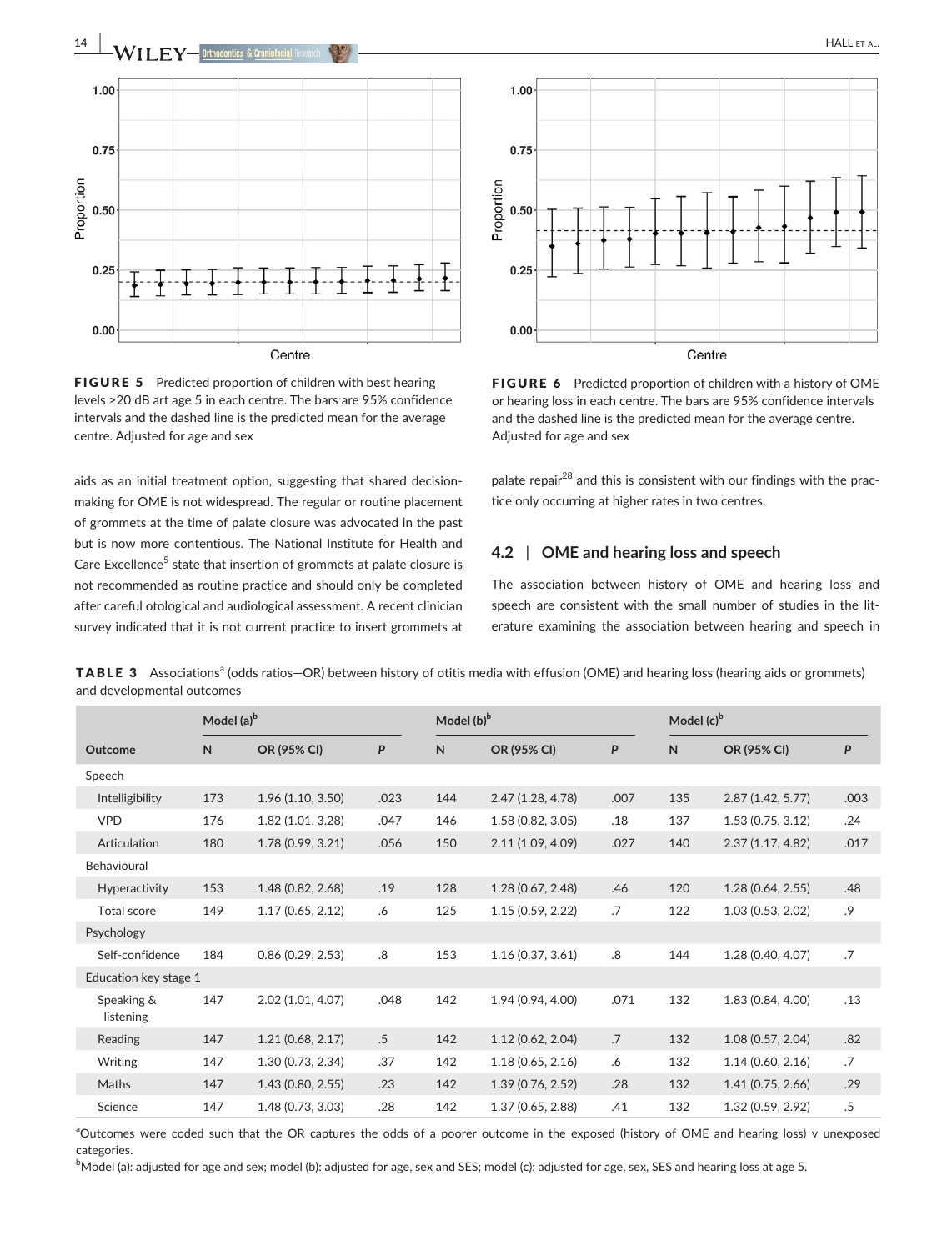TABLE 4 Associations<sup>a</sup> (odds ratios-OR) between hearing loss at age 5 (better ear>20 dB) and developmental outcomes

|                         | Model (a) <sup>b</sup> |                   |       | Model (b) <sup>b</sup> |                   |       |
|-------------------------|------------------------|-------------------|-------|------------------------|-------------------|-------|
| Outcome                 | N                      | OR (95% CI)       | P     | N                      | OR (95% CI)       | P     |
| Speech                  |                        |                   |       |                        |                   |       |
| Intelligibility         | 180                    | 1.07 (0.50, 2.28) | .867  | 152                    | 1.16 (0.50, 2.72) | .729  |
| <b>VPD</b>              | 183                    | 1.00 (0.47, 2.11) | .999  | 155                    | 1.03 (0.44, 2.41) | .944  |
| Articulation            | 187                    | 1.14(0.56, 2.32)  | .721  | 159                    | 1.24(0.56, 2.72)  | .592  |
| Behavioural             |                        |                   |       |                        |                   |       |
| <b>Hyperactivity</b>    | 159                    | 1.46 (0.72, 2.95) | .294  | 136                    | 1.25(0.57, 2.73)  | .573  |
| Total score             | 155                    | 1.41 (0.68, 2.90) | .357  | 133                    | 1.16 (0.52, 2.59) | .72   |
| Psychology              |                        |                   |       |                        |                   |       |
| Self-<br>confidence     | 189                    | 0.90(0.24, 3.37)  | .874  | 160                    | 0.97(0.25, 3.73)  | .96   |
| Education key stage 1   |                        |                   |       |                        |                   |       |
| Speaking &<br>listening | 149                    | 1.62 (0.68, 3.85) | .276  | 146                    | 1.61 (0.68, 3.84) | .281  |
| Reading                 | 149                    | 1.30 (0.62, 2.73) | .488  | 146                    | 1.33 (0.64, 2.77) | .449  |
| Writing                 | 149                    | 1.36 (0.64, 2.88) | 0.42  | 146                    | 1.37(0.65, 2.86)  | 0.406 |
| Maths                   | 149                    | 1.09 (0.52, 2.29) | 0.821 | 146                    | 1.04(0.50, 2.18)  | 0.922 |
| Science                 | 149                    | 1.81 (0.72, 4.59) | 0.21  | 146                    | 1.80 (0.71, 4.57) | 0.216 |

<sup>a</sup>Outcomes were coded such that the OR captures the odds of a poorer outcome in the exposed (hearing loss at age 5 years) v unexposed categories.

 $^{\rm b}$ Model (a): adjusted for age and sex; model (b): adjusted for age, sex and SES.

children with cleft palate. Observational studies comparing speech development in children with cleft palate, with and without a history of hearing loss indicated that OME and hearing loss was associated with early speech production difficulties, $32$  articulation errors $33,34$ and poorer speech intelligibility. $34$  Observational studies comparing early with late treatment for OME in children with cleft palate found an advantage of early treatment on speech articulation and need for speech therapy, but not nasal resonance.<sup>15</sup> The association with speech articulation rather than structure suggests the association is causal although a common structural anomaly causing both the speech disorder and increasing likelihood of OME<sup>35</sup> cannot be ruled out. If the association is causal there are three ways that OME could disrupt speech development in children.<sup>36</sup> Firstly, hearing loss from OME typically fluctuates, $37$  which could lead to an inconsistent auditory representation of speech sounds. Secondly a persistent reduction in audibility could lead to reduced speech discrimination ability, where increasing hearing loss and hence reduced perception of phonemic cues is associated with poorer speech production.<sup>38</sup> A mild to moderate hearing loss from OME will have the greatest effect on the audibility of high frequency consonants in speech, the speech sounds most likely to be affected in children with cleft palate. Finally reduced audibility of sound could lead to lower attention for listening. For typically developing children, the findings of studies examining speech production in children with OME are mixed; detailed small scale qualitative studies report articulation problems in the speech of children with OME and hearing loss, whereas larger scale studies using less detailed speech measures typically find no association of OME with speech problems, although not always accounting for hearing loss.24 However a recent large scale longitudinal population study examining risk factors for persistent speech sound disorder which was classified based on detailed analysis of speech samples showed that children with a history of grommets had twice the odds of having speech disorder at age  $8.^{39}$  The observation that history of OME and hearing loss was most strongly associated with intelligibility indicates the potential importance of hearing loss on the development of speech. Although intelligibility as a measure is controversial due to the influence of characteristics of the speaker unrelated to the cleft and limitations of the rating scale (reviewed in Sell and Pereira)<sup>40</sup> the findings indicate hearing loss is having a detrimental effect on a child's ability to be understood. This resonates with the findings of the qualitative study by Tierney et al. $41$  on the impact of OME in children with cleft palate: social interactions were identified as a key theme, with OME and hearing loss described as negatively affecting a child's social interactions with peers and their participation in activities.

# **4.3** | **OME and hearing loss and other developmental outcomes**

There was some suggestion that an early history of OME and hearing loss was associated with poorer scores on the speaking and listening educational attainment tests at age 7, suggesting the impact of hearing on speech measured at age 5 continues to have a detrimental effect beyond this age. A number of studies have reported poorer educational attainment in children with cleft palate compared to unaffected controls,  $42-44$  but there have been few studies examining the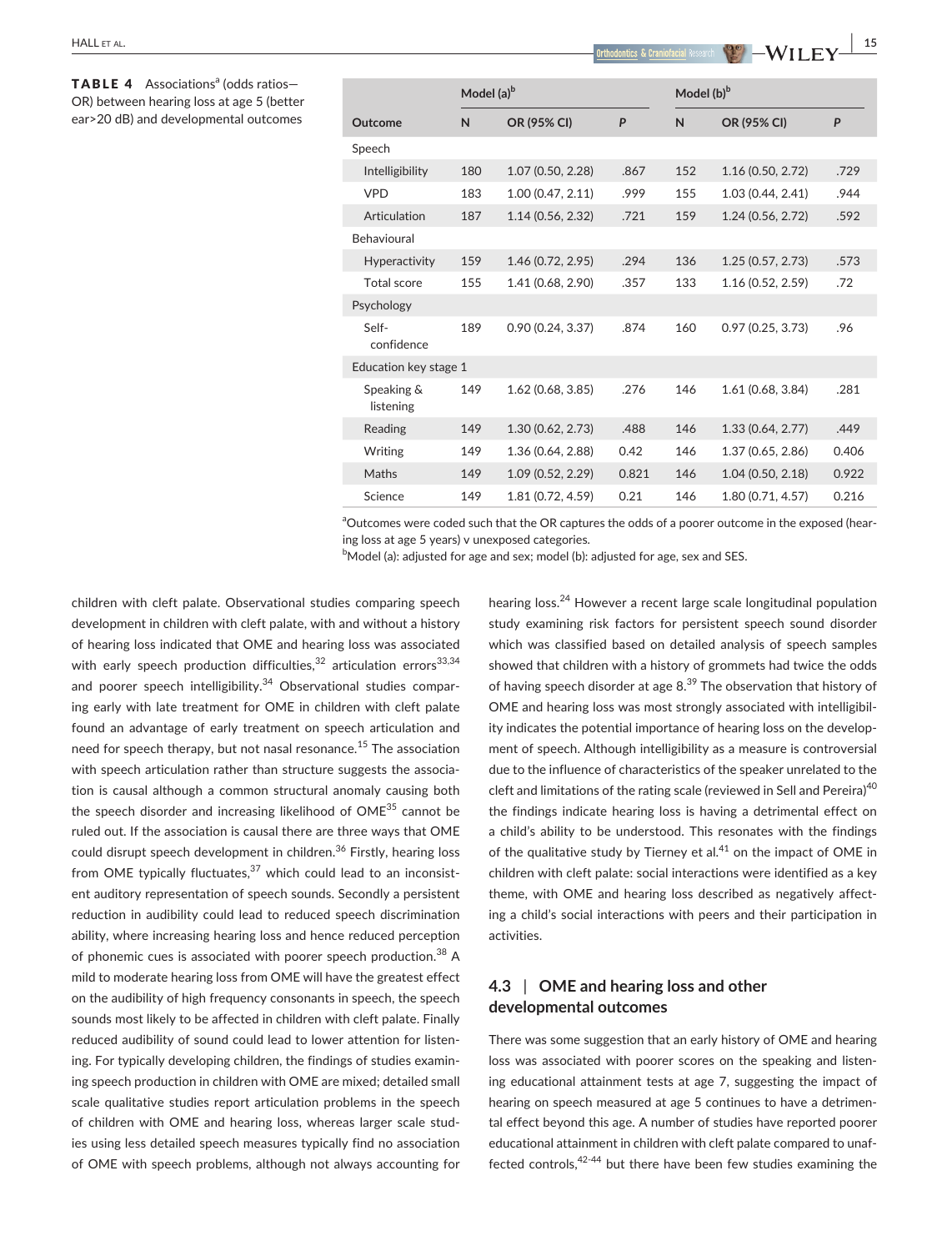|                               | Least deprived (>25th<br>percentile)       |               | Most deprived (<25th<br>percentile) |      |                              |
|-------------------------------|--------------------------------------------|---------------|-------------------------------------|------|------------------------------|
|                               | OR (95% CI)                                | P             | OR (95% CI)                         | P    | P (interaction) <sup>b</sup> |
| History of OME & hearing loss |                                            |               |                                     |      |                              |
| Maths                         | 1.08(0.55, 2.12)                           | .8            | 3.71 (1.04, 13.22)                  | .043 | .09                          |
|                               | Hearing loss at age 5 (better ear > 20 dB) |               |                                     |      |                              |
| Speaking &<br>listening       | 0.87(0.32, 2.38)                           | .8            | 11.3 (1.84, 69.4)                   | .009 | .016                         |
| Reading                       | 0.82(0.36, 1.9)                            | $\mathcal{A}$ | 10.4(1.7.63.1)                      | .011 | .012                         |
| Writing                       | 0.82(0.36, 1.93)                           | .7            | 10.1(1.7, 59.4)                     | .01  | .013                         |
| Maths                         | 0.68(0.29, 1.60)                           | .38           | 4.8 (1.03, 22.8)                    | .046 | .031                         |
| Science                       | 1.13 (0.39, 3.31)                          | .8            | 7.18 (1.28, 40.2)                   | .025 | .07                          |

TABLE 5 Deprivation stratified associations (odds ratios-OR)<sup>a</sup> of a history of otitis media with effusion and hearing loss, and hearing loss at age 5 yr with developmental outcomes

<sup>a</sup>Outcomes were coded such that the OR captures the odds of a poorer outcome in the exposed v unexposed categories. All associations are adjusted for age and sex.

b *P*-value for the interaction term—a test of the null hypothesis that the associations are the same in each category of deprivation.

additional impact of hearing loss. Ma et al. $45$  found no association of hearing loss with parental reported academic achievement in children with cleft lip/palate in children aged 6-15 years. This should be contrasted with the qualitative findings from parents and children with cleft palate, where a key theme was the detrimental impact of OME on a child's ability to learn and focus in school.<sup>41</sup>

Hearing loss at age 5 was associated with poorer scores on all age 7 education attainment tests, only for children from the most deprived backgrounds. These findings could be due to chance as similar findings were not observed for those exposed to an early history of OME and hearing loss or with the earlier outcome measures. Alternatively they could reflect that hearing loss at school age has a differential effect on development to hearing loss in preschool years and that factors associated with socioeconomic status can protect against its impact. Similar findings have been found in population studies of OME and hearing loss where low socioeconomic status or lack of cognitive stimulation in the home has been associated with a greater impact of OME on cognitive development.<sup>25,46</sup>

It is encouraging that early hearing problems do not appear to have an additional negative impact on a child's psychosocial development or behaviour. There have been a limited number of studies examining the association between hearing loss and other developmental outcomes in children with cleft. Consistent with the findings of this study, Hubbard et al.<sup>15</sup> found no difference in social maturity, self-esteem and behaviour in children with OME and hearing loss treated early versus those treated later. However in the qualitative study of the experience of OME in children with cleft palate by Tierney et al., $41$  emotions were a key theme, with parents and children reporting both negative and positive emotions in relation to OME. The negative emotions included frustration and upset, and were related specifically to the fluctuating and recurrent properties of OME, rather than the severity of the hearing loss; experiences relating to treatment for OME could be positive although children and parents could be anxious about hearing tests and procedures.

## **4.4** | **Strengths and limitations**

This study was large (for a study of children with cleft lip and palate), nationwide with a good response rate and a series of validated measures of key outcomes measured with enough precision to demonstrate improvements over time. However, this study does have a number of limitations. First, there was limited power to detect modest centre-level variation in treatment and outcome. Second, children with a history of OME and hearing loss were identified through their treatment history. Audiometric information over the first 5 years was not available to assess the age of onset or severity of OME or to identify children with OME and hearing loss who did not receive treatment. The use of previous treatment with grommets or hearing aids as a proxy measure of persistent hearing loss may also have resulted in the inclusion of children receiving grommets for acute otitis media rather than OME. Children with a history of OME and hearing loss were identified because they received treatment for the condition. It is concerning that poorer speech was observed in the treated group, which, if assuming a causal relationship, implies that grommet or hearing aid treatment alone is not sufficient to overcome development of a speech disorder. This could be because the conductive hearing loss from OME can lead to auditory processing problems, which persist after the hearing loss is resolved<sup>47</sup> and could impact on speech learning. Alternatively, there are other reasons for speech disorders in children with cleft palate, for example structural anomalies of velopharyngeal insufficiency and/or fistulae. Finally, there was no measure of functional listening or language ability to explore how OME and hearing history may relate to language development.

### **4.5** | **Research implications**

Future studies should include regular measures of OME and hearing level during early life to examine whether OME and hearing loss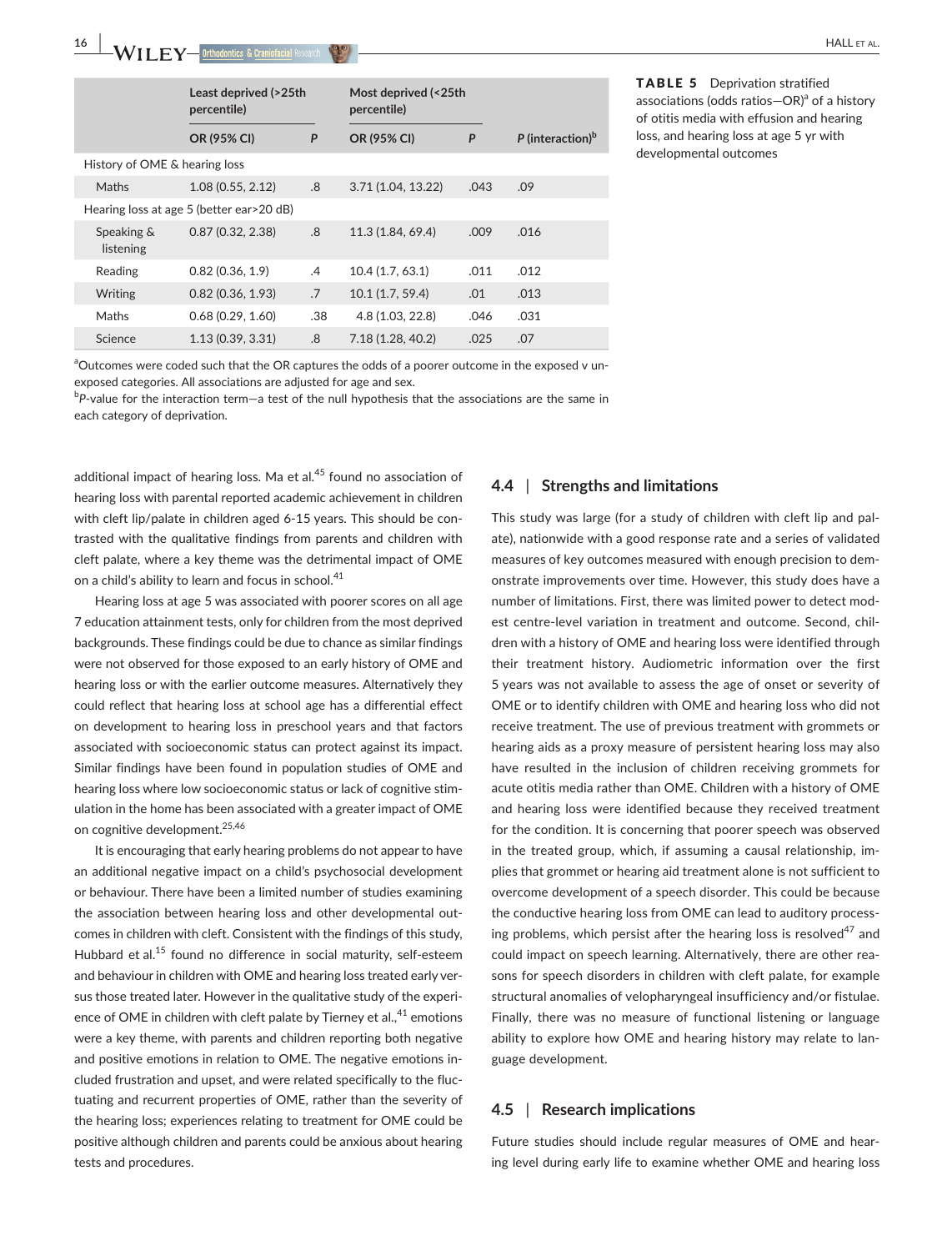during the early sensitive periods of speech development is worse. These studies need to be larger and longitudinal to investigate the role of hearing across development and should include a measure of language. They should also further examine whether particular groups of children are more at risk of sequelae from OME and hearing loss. Further work is required to develop the optimal early intervention package for managing OME and hearing loss in children with cleft palate, which as well as provision of grommets or hearing aids includes support and interventions for developing speech, listening and communication with accompanying hearing loss, indeed common practice of specialist speech and language therapists in the UK Cleft Centres.

## **5** | **CONCLUSIONS**

Children with cleft lip and palate in the UK are now treated by a centralized multidisciplinary service but this has not resulted in improved hearing at age 5. Variations in treatment for hearing loss were evident between centres within this centralized service but there were no variations in hearing level between centres at age 5. OME and hearing loss has an important impact on the development of speech and in particular on intelligibility of speech. Further larger longitudinal studies are required to confirm and extend these findings.

#### **ACKNOWLEDGEMENTS**

We would like to thank the families that took part in this study. We would also like to thank the clinicians and staff in the cleft centres that supported this project.

This publication presents independent research commissioned by the National Institute for Health Research (NIHR) under its Programme Grants for Applied Research scheme (RP-PG-0707-10034). The views expressed in this publication are those of the authors and not necessarily those of the NHS, the NIHR or the Department of Health.

### **REFERENCES**

- 1. Flynn T, Möller C, Jönsson R, Lohmander A. The high prevalence of otitis media with effusion in children with cleft lip and palate as compared to children without clefts. *Int J Pediatr Otorhinolaryngol*. 2009;73:1441-1446.
- 2. Kuo CL, Lien CF, Chu CH, Shiao AS. Otitis media with effusion in children with cleft lip and palate: a narrative review. *Int J Pediatr Otorhinolaryngol*. 2013;77:1403-1409.
- 3. Flynn T, Lohmander A. A longitudinal study of hearing and middle ear status in individuals with UCLP. *Otol Neurotol*. 2014;35:989-996.
- 4. Whitton JP, Polley DB. Evaluating the perceptual and pathophysiological consequences of auditory deprivation in early postnatal life: a comparison of basic and clinical studies. *J Assoc Res Otolaryngol*. 2011;12:535-547.
- 5. NICE guidance. Otitis media with effusion in under 12s: surgery. Clinical guideline CG 60. 2008. [https://www.nice.org.uk/guidance/](https://www.nice.org.uk/guidance/cg60) [cg60](https://www.nice.org.uk/guidance/cg60) Accessed January 12, 2017.
- 6. Smallridge J, Hall AJ, Chorbachi R, et al. Functional outcomes in the Cleft Care UK study–Part 3: oral health and audiology. *Orthod Craniofac Res*. 2015;18(Suppl 2):25-35.

7. Department of Health. Annual Report of the Chief Medical Officer 2012. Our children deserve better: prevention pays [online]. 2013. [https://www.gov.uk/government/uploads/system/uploads/attach](https://www.gov.uk/government/uploads/system/uploads/attachment_data/file/252672/33571_2901304_CMO_Chapter_Anx_9.pdf)[ment\\_data/file/252672/33571\\_2901304\\_CMO\\_Chapter\\_Anx\\_9.](https://www.gov.uk/government/uploads/system/uploads/attachment_data/file/252672/33571_2901304_CMO_Chapter_Anx_9.pdf) [pdf](https://www.gov.uk/government/uploads/system/uploads/attachment_data/file/252672/33571_2901304_CMO_Chapter_Anx_9.pdf). Accessed January 12, 2017.

- 8. Parker DM, Schang L, Wasserman JR, Viles WD, Bevan G, Goodman DC. Variation in utilization and need for tympanostomy tubes across England and New England. *J Pediatr*. 2016;179: 178-184. e4.
- 9. Roberts JE, Rosenfeld RM, Zeisel SA. Otitis media and speech and language: a meta-analysis of prospective studies. *Pediatrics*. 2004;113:e238-e248.
- 10. Hellström S, Groth A, Jörgensen F, et al. Ventilation tube treatment: a systematic review of the literature. *Otolaryngol Head Neck Surg*. 2011;145:383-395.
- 11. Berkman ND, Wallace IF, Steiner MJ, et al. *Otitis Media with Effusion: Comparative Effectiveness of Treatments*. Rockville, MD: Agency for Healthcare Research and Quality; 2013. AHRQ Publication No. 13-EHC091-EF.
- 12. Rosenfeld RM, Jang DW, Tarashansky K. Tympanostomy tube outcomes in children at-risk and not at-risk for developmental delays. *Int J Pediatr Otorhinolaryngol*. 2011;75:190-195.
- 13. Rosenfeld RM, Shin JJ, Schwartz SR, et al. Clinical practice guideline: otitis media with effusion (update). *Otolaryngology Head Neck Surg*. 2016;154:S1-S41.
- 14. Kuo CL, Tsao YH, Cheng HM, et al. Grommets for otitis media with effusion in children with cleft palate: a systematic review. *Pediatrics*. 2014;134:983-994.
- 15. Hubbard TW, Paradise JL, McWilliams BJ, Elster BA, Taylor FH. Consequences of unremitting middle-ear disease in early life. Otologic, audiologic, and developmental findings in children with cleft palate. *N Engl J Med*. 1985;312:1529-1534.
- 16. Persson M, Sandy JR, Waylen A, et al. A cross-sectional survey of 5-year-old children with non-syndromic unilateral cleft lip and palate: the Cleft Care UK study. Part 1: background and methodology. *Orthod Craniofac Res*. 2015;18(Suppl 2):1-13.
- 17. Harman NL, Bruce IA, Kirkham JJ, et al. The importance of integration of stakeholder views in core outcome set development: otitis media with effusion in children with cleft palate. *PLoS ONE*. 2015;10:e0129514.
- 18. Sell D, Southby L, Wren Y, et al. Centre-level variation in speech outcome and interventions, and factors associated with poor speech outcomes in 5-year-old children with non-syndromic unilateral cleft lip and palate: The Cleft Care UK study. Part 4. *Orthod Craniofac Res.* 2017:1-13. [https://doi.org/10.1111/ocr.12186.](https://doi.org/10.1111/ocr.12186)
- 19. Sell D, Mildinhall S, Albery L, Wills AK, Sandy JR, Ness AR. The Cleft Care UK study. Part 4: perceptual speech outcomes. *Orthod Craniofac Res*. 2015;18(Suppl 2):36-46.
- 20. Goodman R. The strengths and difficulties questionnaire: a research note. *J Child Psychol Psychiatry*. 1997;38:581-586.
- 21. Bennett KE, Haggard MP, Silva PA, Stewart IA. Behaviour and developmental effects of otitis media with effusion into the teens. *Arch Dis Child*. 2001;85:91-95.
- 22. Waylen A, Mahmoud O, Wills AK, Sell D, Sandy JR, Ness AR. Centrelevel variation in behaviour and the predictors of behaviour in 5-year-old children with non-syndromic unilateral cleft lip: The Cleft Care UK study. Part 5. *Orthod Craniofac Res.* 2017:1-8. [https://doi.](https://doi.org/10.1111/ocr.12187) [org/10.1111/ocr.12187](https://doi.org/10.1111/ocr.12187).
- 23. McLoyd VC. Socioeconomic disadvantage and child development. *Am Psychol*. 1998;53:185-204.
- 24. Vernon-Feagans L, Miccio AW, Yont KM. Speech, language, pragmatics and attention. In: Rosenfeld RM, Bluestone CD, eds. *Evidence-Based Otitis Media*, 2nd edn. Hamilton: BC Decker Inc; 2003.
- 25. Hall AJ, Maw R, Midgley E, Golding J, Steer C. Glue ear, hearing loss and IQ: an association moderated by the child's home environment. *PLoS ONE*. 2014;9:e87021.